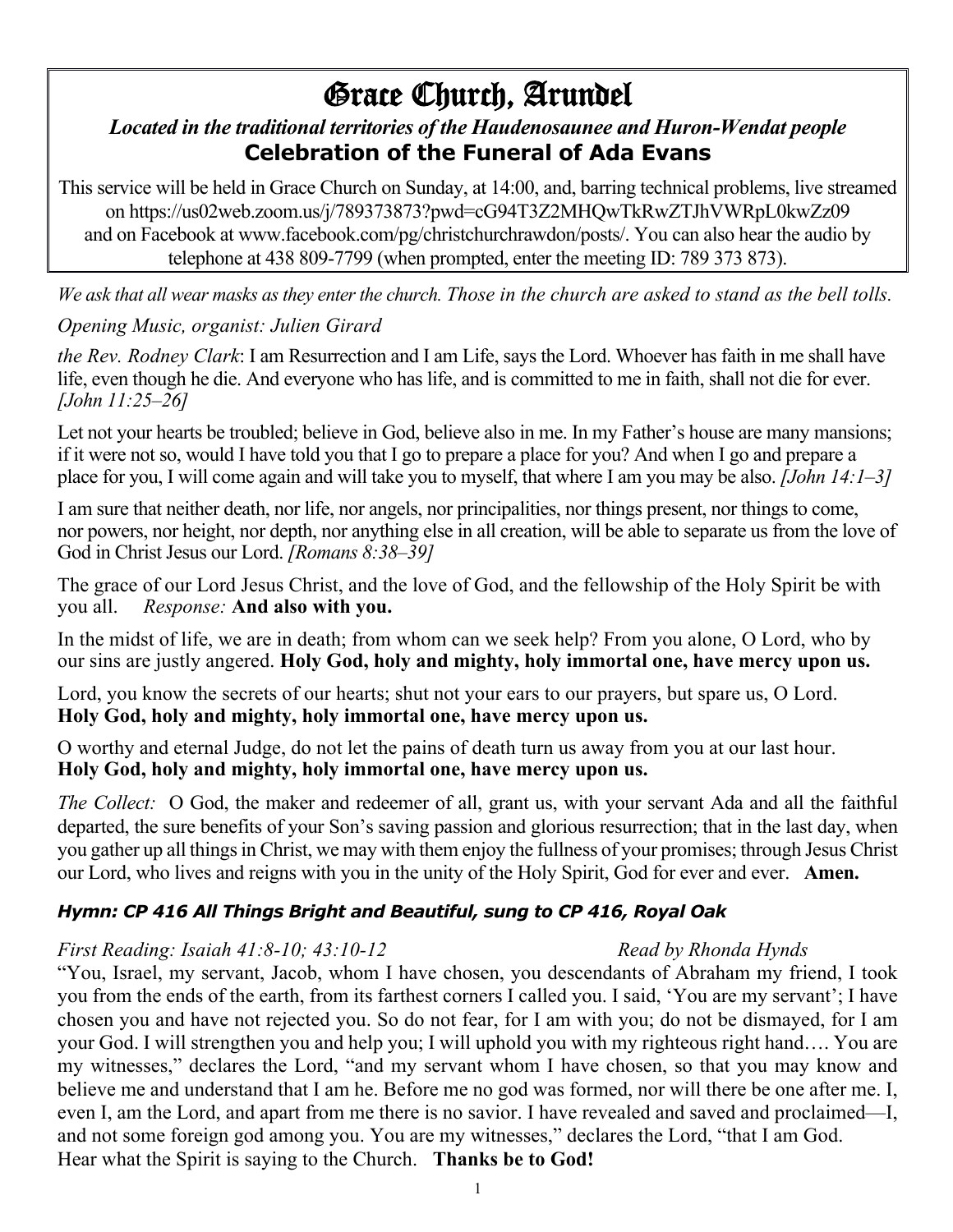*Psalm 23, King James Version Led by Garth Evans* The LORD is my shepherd; I shall not want. **The LORD is my shepherd; I shall not want [R].**

He maketh me to lie down in green pastures: he leadeth me beside the still waters. **R.**

He restoreth my soul: he leadeth me in the paths of righteousness for his name's sake. **R**

Yea, though I walk through the valley of the shadow of death, I will fear no evil: for thou art with me; thy rod and thy staff they comfort me. **R.**

Thou preparest a table before me in the presence of mine enemies: thou anointest my head with oil; my cup runneth over. **The LORD is my shepherd; I shall not want. Amen**

# *Second Reading: Acts 5: 17-32 Read by Sarah Sewter*

Then the high priest and all his associates, who were members of the party of the Sadducees, were filled with jealousy. <sup>18</sup> They arrested the apostles and put them in the public jail. But during the night an angel of the Lord opened the doors of the jail and brought them out. "Go, stand in the temple courts," he said, "and tell the people all about this new life." At daybreak they entered the temple courts, as they had been told, and began to teach the people. When the high priest and his associates arrived, they called together the Sanhedrin—the full assembly of the elders of Israel—and sent to the jail for the apostles. But on arriving at the jail, the officers did not find them there. So they went back and reported, "We found the jail securely locked, with the guards standing at the doors; but when we opened them, we found no one inside." On hearing this report, the captain of the temple guard and the chief priests were at a loss, wondering what this might lead to. Then someone came and said, "Look! The men you put in jail are standing in the temple courts teaching the people." At that, the captain went with his officers and brought the apostles. They did not use force, because they feared that the people would stone them. The apostles were brought in and made to appear before the Sanhedrin to be questioned by the high priest. "We gave you strict orders not to teach in this name," he said. "Yet you have filled Jerusalem with your teaching and are determined to make us guilty of this man's blood." Peter and the other apostles replied: "We must obey God rather than human beings! The God of our ancestors raised Jesus from the dead—whom you killed by hanging him on a cross. God exalted him to his own right hand as Prince and Savior that he might bring Israel to repentance and forgive their sins. We are witnesses of these things, and so is the Holy Spirit, whom God has given to those who obey him." Hear what the Spirit is saying to the Church. **Thanks be to God!**

## *Hymn: CP 381 Praise My Soul the King of Heaven, sung to CP 381, Praise my Soul*

*Warren Halligan:* The Lord be with you. *Response:* **And also with you.**

The Holy Gospel of our Lord Jesus Christ according to Luke *[2: 22-33, King James Version]*

**Glory to you, Lord Jesus Christ.**

When the days of purification according to the law of Moses were accomplished, they brought Jesus to Jerusalem, to present him to the Lord; and to offer a sacrifice according to that which is said in the law of the Lord, A pair of turtledoves, or two young pigeons. And behold, there was a man in Jerusalem, whose name was Simeon; and the same man was just and devout, waiting for the consolation of Israel: and the Holy Ghost was upon him. And it was revealed unto him by the Holy Ghost, that he should not see death, before he had seen the Lord's Christ. And he came by the Spirit into the temple: and when the parents brought in the child Jesus, to do for him after the custom of the law, Then took he him up in his arms, and blessed God, and said, Lord, now lettest thou thy servant depart in peace, according to thy word: For mine eyes have seen thy salvation, Which thou hast prepared before the face of all people; A light to lighten the Gentiles, and the glory of thy people Israel. And Joseph and his mother marvelled at those things which were spoken of him. The Gospel of Christ. **Praise to you, Lord Jesus Christ.**

## *Hymn: CP 352 Amazing Grace*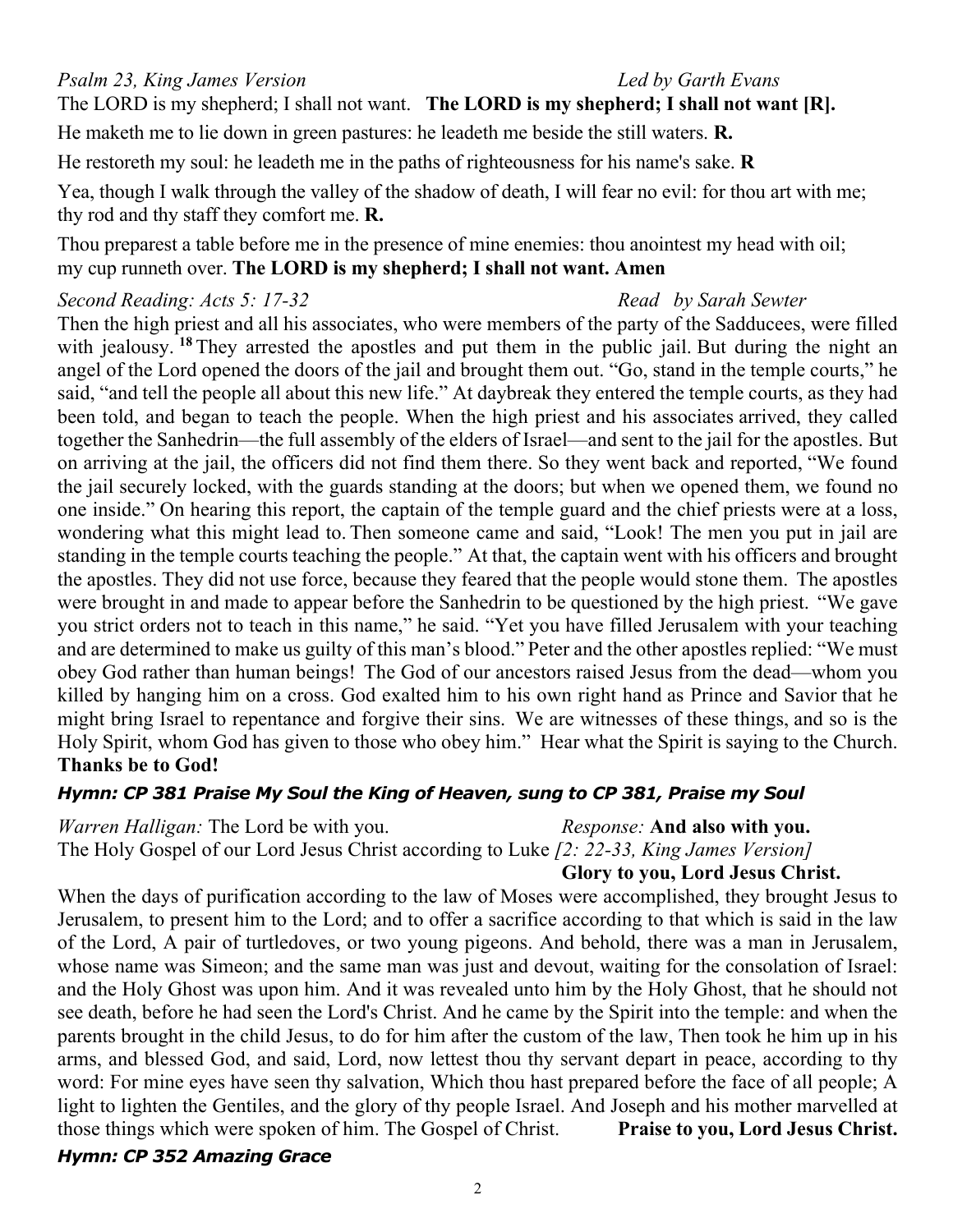#### *Eulogies: Family members*

#### *Sermon: the Rev. Rodney Clark*

*Let us confess the faith of our baptism, as we say together,* **I believe in God, the Father almighty, creator of heaven and earth. I believe in Jesus Christ, his only Son, our Lord. He was conceived by the power of the Holy Spirit and born of the Virgin Mary. He suffered under Pontius Pilate, was crucified, died, and was buried. He descended to the dead. On the third day he rose again. He ascended into heaven and is seated at the right hand of the Father. He will come again to judge the living and the dead. I believe in the Holy Spirit, the holy catholic Church, the communion of saints, the forgiveness of sins, the resurrection of the body, and the life everlasting. Amen.**

#### *Intercessions and Thanksgivings Led by the Rev. Rodney Clark*

*Let us pray:* Almighty God, you have knit your chosen people together in one communion, in the mystical body of your Son, Jesus Christ our Lord. Give to your whole Church in heaven and on earth your light and your peace. **Hear us, Lord [R}.**

May all who have been baptized into Christ's death and resurrection die to sin and rise to newness of life, and may we with him pass through the grave and gate of death to our joyful resurrection. **R**

Grant to us who are still in our pilgrimage, and who walk as yet by faith, that your Holy Spirit may lead us in holiness and righteousness all our days. **R**

Grant to your faithful people pardon and peace, that we may be cleansed from all our sins and serve you with a quiet mind. **R**

Grant to all who mourn a sure confidence in your loving care that casting all their sorrow on you, they may know the consolation of your love. **R**

Give courage and faith to those who are bereaved, that they may have strength to meet the days ahead in the comfort of a holy and certain hope and in the joyful expectation of eternal life with those they love. **R**

Grant us grace to entrust Ada to your never–failing love which sustained her in this life. Receive her into the arms of your mercy and remember her according to the favour you bear for your people. **R** As our Saviour taught us, we are bold to pray: **Our Father, who art in heaven,…**

#### *The Commendation:*

**Give rest, O Christ, to your servants with your saints, where sorrow and pain are no more, neither sighing, but life everlasting. You only are immortal, the creator and maker of all; and we are mortal, formed of the earth, and to earth shall we return. For so did you ordain when you created me, saying, "You are dust, and to dust you shall return." All of us go down to the dust; yet even at the grave we make our song: Alleluia, alleluia, alleluia.** Give rest, O Christ, to your servants with your saints, where sorrow and pain are no more, neither sighing, but life everlasting. Into your hands, O merciful Saviour, we commend your servant Ada**.** Acknowledge, we pray, a sheep of your own fold, a lamb of your own flock, a sinner of your own redeeming. Receive her into the arms of your mercy, into the blessed rest of everlasting peace, and into the glorious company of the saints in light. **Amen**.

*Blessing & Dismissal:*

Let us go forth in the name of Christ. **Thanks be to God.**

*Closing Music-organist*